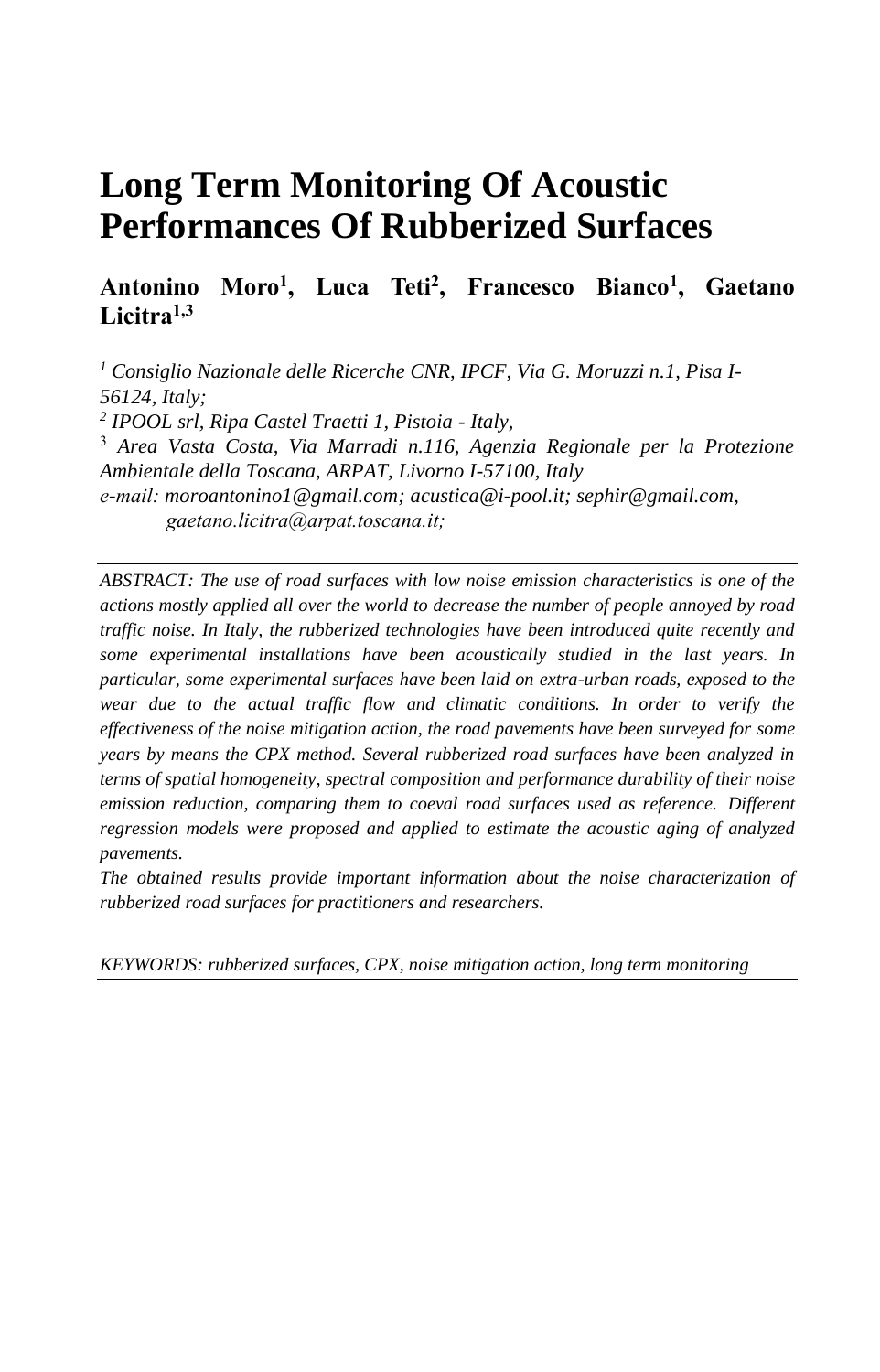2 Rubberized Asphalt  $\Diamond$  Asphalt Rubber 2018

# **1. Introduction**

# *1.1. Rubberized road surfaces*

The tire/road noise constitutes the most important generation factor of traffic noise in the mid-to-high speed range and is strongly variable with tire and pavement type.

Therefore, the use of road surfaces with low noise emission characteristics represents one of the actions mostly applied all over the world to decrease the number of people annoyed by road traffic noise.

Today, different classes and types of quite pavements have been developed and applied in the mitigation of road traffic noise (as Porous asphalt, Rubberized asphalt, Poroelastic road surface, thin and very thin layers) [Praticò and Anfosso-Lédée, 2012].

Rubberized asphalt pavements, built using hot asphalt mixes containing crumb rubber, constitute an efficient road surface technology in terms of traffic noise reduction that ranges up to 8-10 dBA [Licitra et al. 2015].

Crumb rubber can be added into hot mix asphalt (HMA) through two main different methods: the ''wet process'' and the ''dry process''.

In the wet process, the crumb rubber is blended with liquid asphalt cement (AC) before to mixing AC with the aggregates. Differently, in the dry method, rubber is blended to the hot aggregates before the addition of the asphalt cement AC.

In Italy, the rubberized technologies have been introduced quite recently and some experimental installations have been acoustically studied in the last years.

In the present work, three experimental asphalt rubber friction courses (wet process), laid on extra-urban roads in the north of Italy and surveyed for some years by means the CPX method, have been studied in order to verify the effectiveness of the noise mitigation action and to analyze their long-term acoustic performances.

#### *1.2. Acoustic aging of road pavements*

The phenomena involved in the acoustic aging of road surfaces depend on layer and surface characteristics and may concern the clogging of the pores (in the case of porous pavement) and the variation/degradation of the texture (in terms of polishing of the surface, roughening of the surface by stone loss, superficial closing due to dust accumulation and post-compaction) [van Loon et al. 2015].

The acoustic performances of road pavements deteriorate during their service life.

This fact involves an increase with time in tire/road noise levels that in literature is expressed as a function (linear, exponential or logarithmic) of the pavement age as shown in Table 1 listing monitored pavements and measured noise indicators.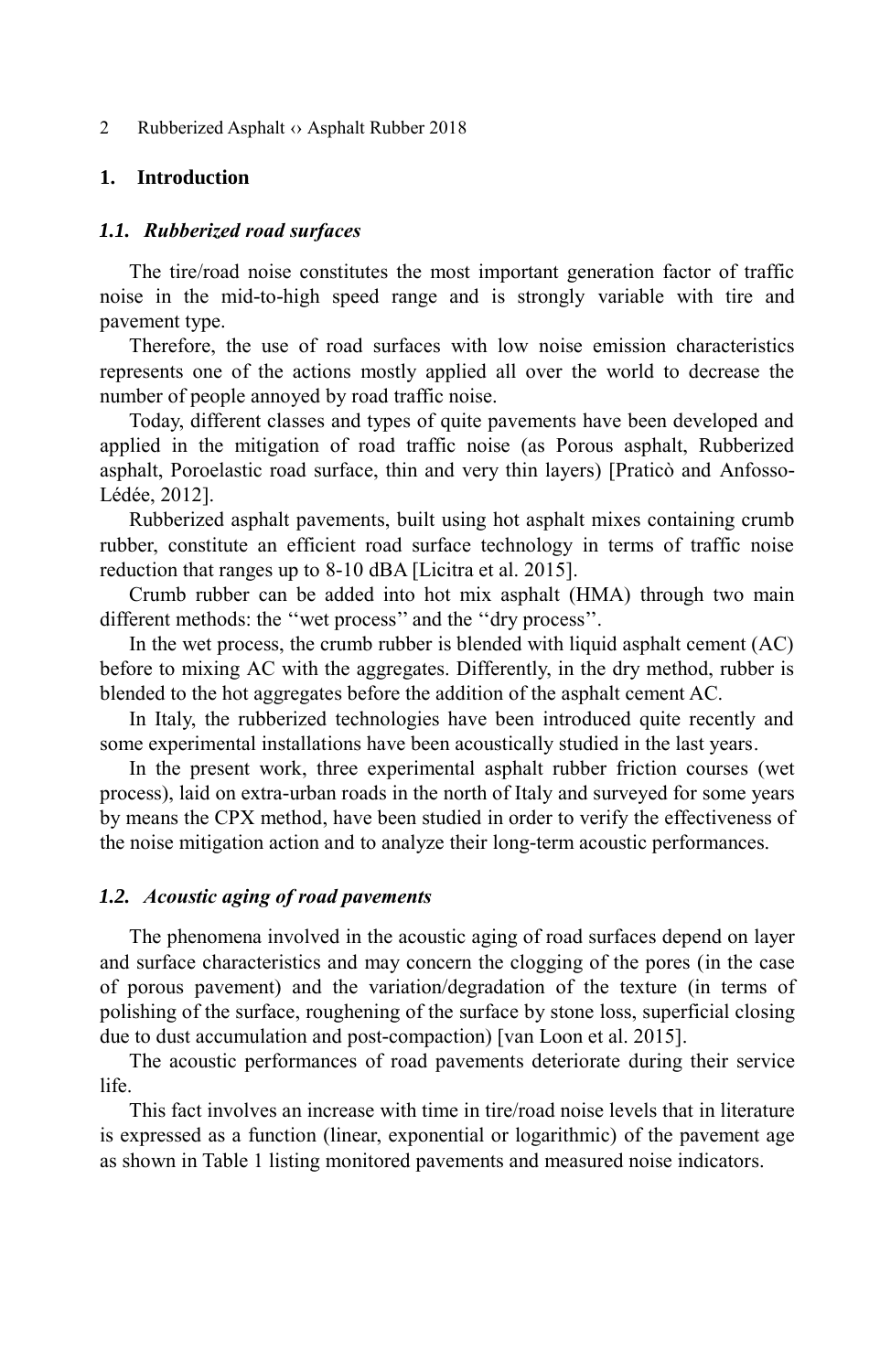| Pavement type                      | Method/<br>Indicator | Model         | References                 |
|------------------------------------|----------------------|---------------|----------------------------|
| DGAC, OGAC, SMA, UTLAC             | <b>SPB</b>           | Lin, Exp, Log | [Iversen and Kragh, 2014]  |
| SMA, ACMR, SDA                     | SPB. CPX             | Exp, Log      | [Hammer et al., 2015]      |
| SMA, LN-SMA, 1L-PA, 2L-PA          | SPB, RVS, CPX        | Log           | [Wehr et al. 2015]         |
| DGAC, OGAC, 1L-PA, RAC, UTLAC, SMA | SPB, OBSI            | Lin           | [Bendtsen et. al. 2009]    |
| ARFC                               | <b>CPX</b>           | Lin           | [Arizona, 2003]            |
| 1L-PA, 2L-PA, TSL, SMA DGAC, OGAC  | SPB, CPX             | Lin           | [van Blokland et al. 2014] |

**Table 1:** *Models of acoustic aging of road surfaces*

Legend

1L-PA = Single-layer Porous asphalt; 2L-PA = Double-layer Porous Asphalt; ARFC = Asphalt Rubber Friction Course;  $CPX = Close$  Proximity method;  $Exp = Exponential$ ;  $DGAC = Dense$  Graded Asphalt Concrete; Lin = Linear; LN-SMA = Low-noise Stone Mastic Asphalt; Log = Logarithmic; OBSI = On-Board Sound Intensity method method; OGAC = Open Graded Asphalt Concrete; RAC = Open and Dense Graded Asphalt Concrete with rubber;  $RVS = RVS 04.02.11$  method;  $SMA =$  Stone Mastic Asphalt;  $SPB =$  Statistical pass-by method;  $TSL =$ Thin Surface Layers; UTLAC = Ultra thin asphalt layers.

# **2. Experimental Plan**

#### *2.1. Experimental installations*

Three experimental rubberized road surfaces, built using a gap-graded asphalt mix containing crumb rubber (wet process), laid on extra-urban roads in Coldrano and Ciardes, in the north of Italy, have been surveyed for some years by means the CPX method.

Two Asphalt Rubber (wet process) Gap Graded 0/16 pavements, named AR1 and AR2, laid in Coldrano, in 2011, have been monitored over a period of 6 years. To verify the effectiveness of the noise mitigation action of AR1 and AR2, a coeval Stone Mastic Asphalt 0/12 has been used as reference. In addition, a third Asphalt Rubber pavement, named AR3, laid in Ciardes, in 2013, has been monitored over a period of 4 years.

Two lanes (for two opposite traffic directions) have been surveyed for each pavement.

The same mix design has been used for all the rubberized pavements (AR1, AR2 and AR3). Aggregate gradation and asphalt binder content (b%) referred to mixture weight are detailed in Figure 1.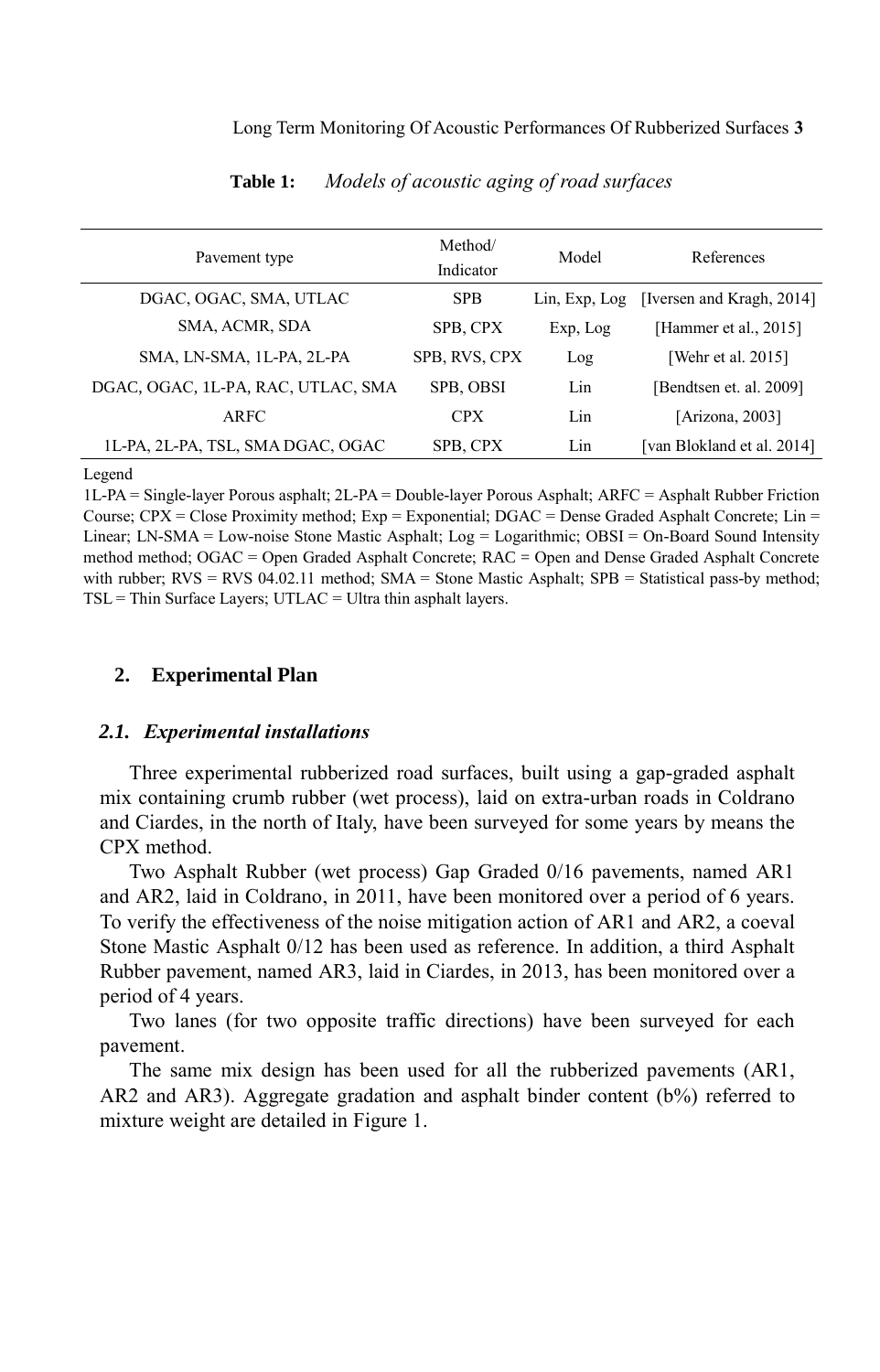#### 4 Rubberized Asphalt  $\circ$  Asphalt Rubber 2018



**Figure 1:** Aggregate gradation and asphalt binder content for AR Gap Graded 0/16

#### *2.2. The Method*

The CPX method, described in the standard UNI EN ISO 11819-2:2017, uses two microphones placed in proximity to the tire/road contact to evaluate the roadtire noise as far as it dominates all other noise sources, such as the power unit.

A trailer towed by a separated vehicle or a self-powered vehicle may be used to carry out CPX measurements.

In the present work, a self-powered vehicle was used adapting the protocol for measurement and data post-processing developed within the LEOPOLDO project [Licitra et al. 2014]. The results are expressed in terms of overall A-weighted equivalent sound pressure level, at the reference speed,  $L_{CPX}$ .

For all the analyzed pavements (AR1, AR2, AR3 and SMA), the considered reference speed was 50 km/h.

For excessive wearing of the first test tire, two types of reference tire have been used during the monitoring period of three pavements laid in Coldrano.

# **3. Analysis of results**

#### *3.1. Comparison of AR1 and AR2 to coeval SMA surface used as reference*

The pavements AR1, AR2 and a coeval SMA surface used as reference have been monitored over a period of 6 years. Figure 2 shows the comparison between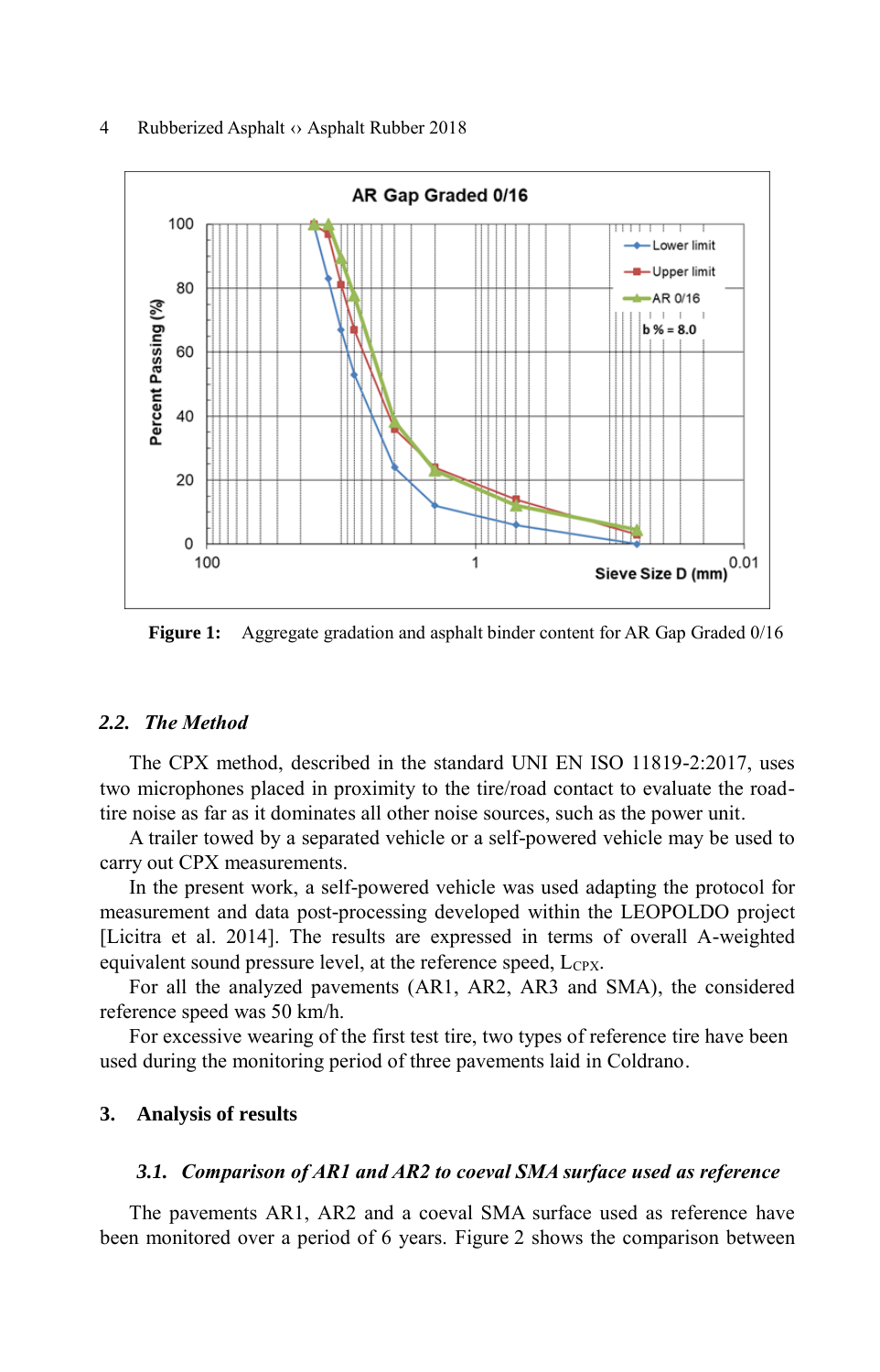Long Term Monitoring Of Acoustic Performances Of Rubberized Surfaces **5**

the acoustic performances of the three pavements in terms of time evolution of  $L<sub>CPX</sub>$  differential values obtained by "the differential criterion", came from the necessity to avoid influence by measurement conditions [Licitra et al. 2014].

It is important to specify that the use of different reference tires gives appreciable differences in terms of  $L_{Cpx}$  absolute values, but permits to obtain the same differential values [Licitra et al. 2017] between new and reference pavement acoustical performances.

One can observe that both rubberized pavements allow to gain appreciable acoustic benefits during their service life. In particular, noise reductions compared to the coeval SMA surface range between -3.2 (after 8 months) and -1.1 dB(A) (after 72 months).

It is important to remark that AR1 values have a worse time evolution than AR2 values although the same mix design and exposure to traffic flow and climatic condition.

This different trend is explained through Figure 3 that illustrates time evolution of  $L_{CPX}$  differential values for opposite traffic directions (two lanes for each pavement).

In fact, only one lane (named AR1-M) shows a different trend with respect to all the others, probably due to a non-identified problem occurred in paving operations.

Therefore, it is important to underline that, even in the presence of a good mix design, an imperfect paving may compromise the final result in terms of noise abatement.



**Figure 2:** Time evolution of Lcpx differential values for AR1 and AR2 vs. SMA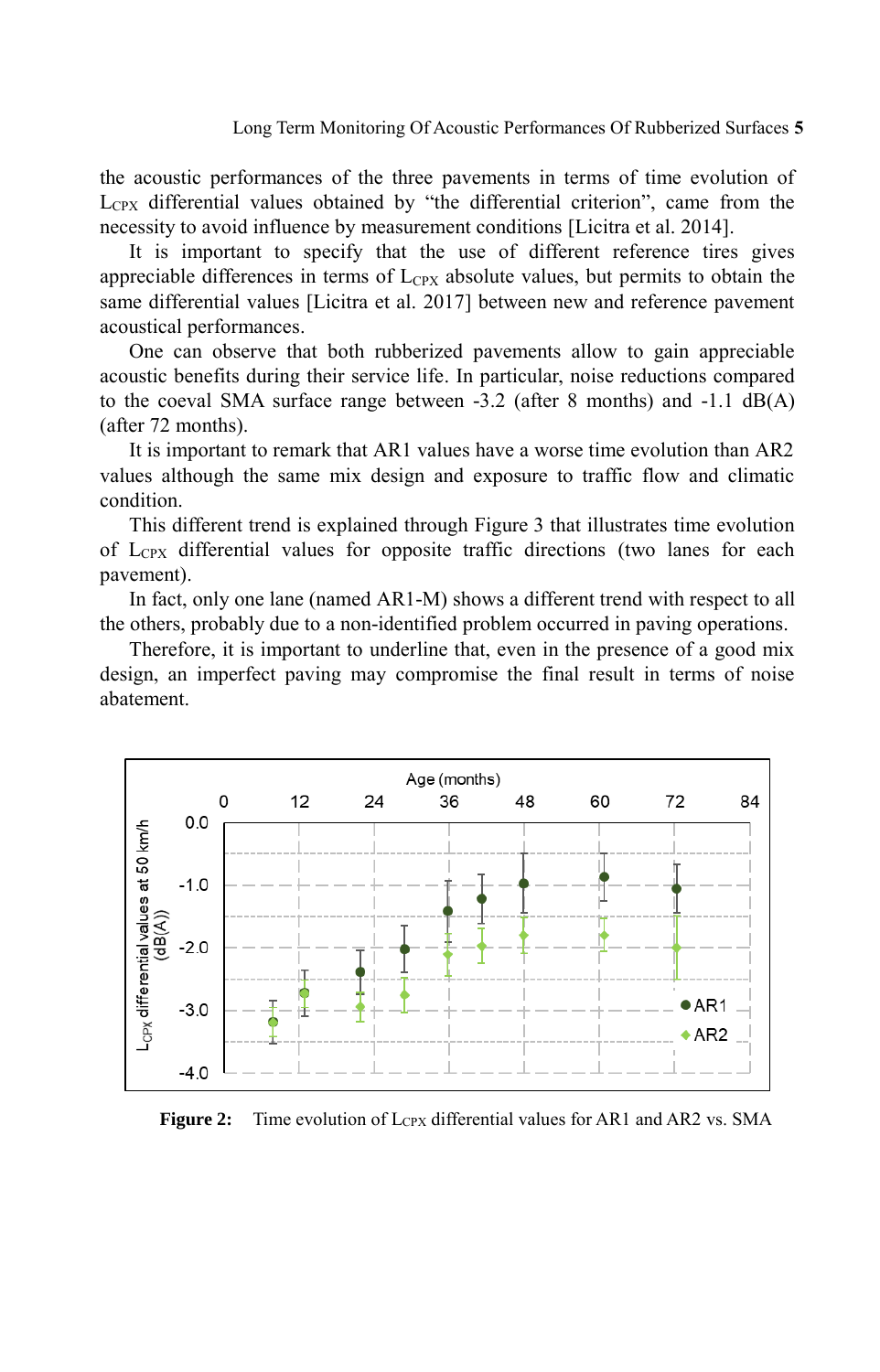

**Figure 3:** Time evolution of Lcpx differential values for opposite traffic directions

### *3.2. Application of regression models to pavement AR3*

Different regression models (linear, exponential and logarithmic) were applied to estimate the acoustic aging of the rubberized pavements in terms of increase of  $L_{CPX}$ absolute values.

Regression analyses were applied only to pavement AR3. The collected data of this pavement, as the monitoring over a period of 4 years has been performed by the same reference tire, haven't been affected by the variability related to its change in terms of absolute values of  $L_{CPX}$ .

Note that, for each measure session,  $L_{CPX}$  values were also corrected for air temperature and rubber hardness of reference tire, that represent the most important influence factors of these measurements [Bühlmann and Ziegler, 2013; Bühlmann and van Blokland, 2014; Sandberg et al. 2016; Werh and Fuchs, 2016].

Table 2 summarizes the main results of regression analyses.

| Model       | Equation                                | Coefficients                                    | <b>RMSE</b> |
|-------------|-----------------------------------------|-------------------------------------------------|-------------|
| Linear      | $L_{CPY} = Y_0 + C_4 * (A)$             | $Y_0 = 88.83$ ; $C_4 = 0.04$                    | 1.32        |
| Exponential | $L_{CPX} = Y_0 + C_A * e^{(\beta * A)}$ | $Y_0 = 90.83$ ; $C_4 = -2.38$ ; $\beta = -0.05$ | 1.34        |
| Logarithmic | $L_{CPX} = Y_0 + C_A * ln(1 + A)$       | $Y_0 = 87.79$ ; $C_4 = 0.72$                    | 1.24        |

**Table 2:** *Main results of regression analyses*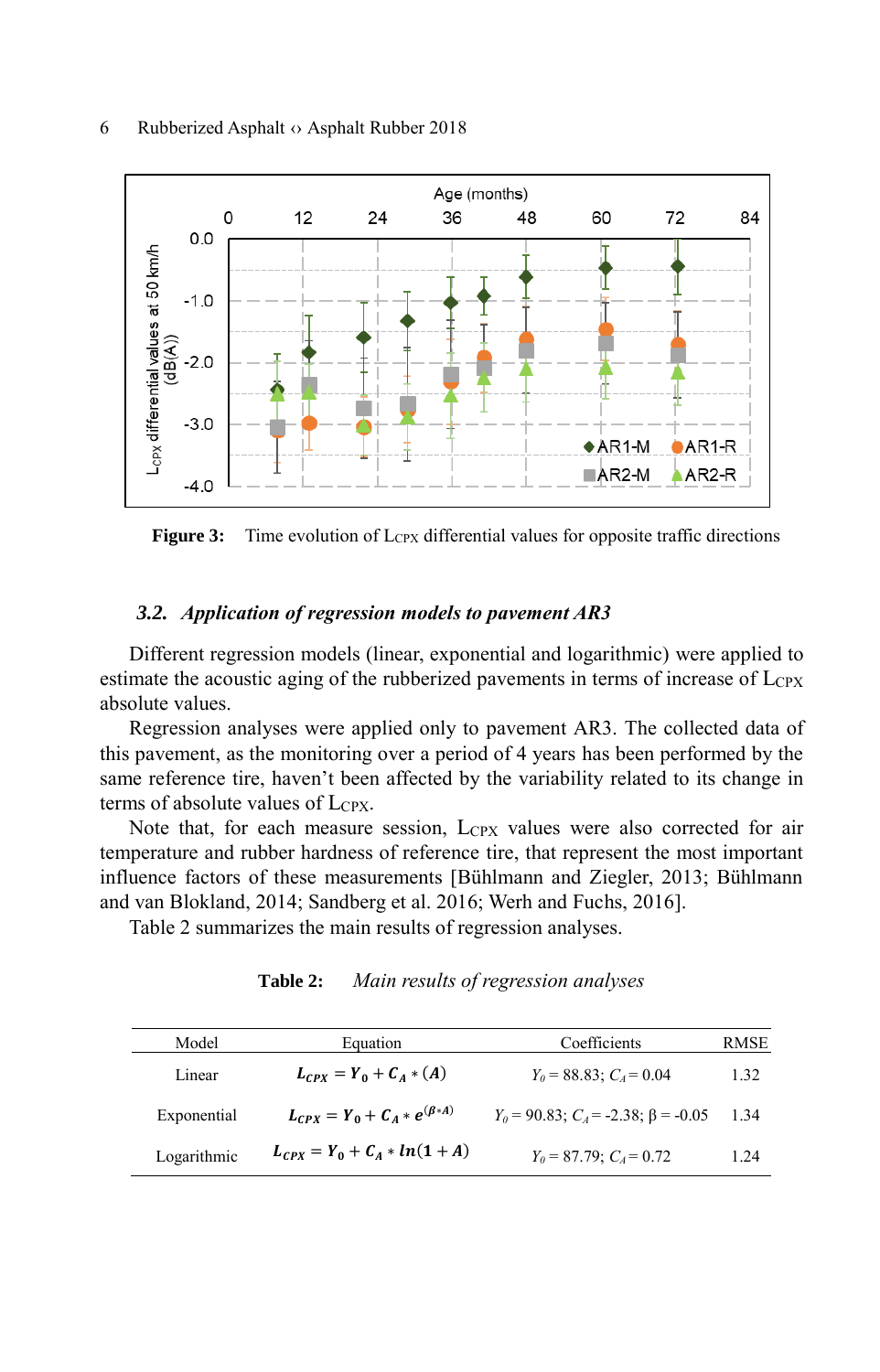

**Figure 4:** Logarithmic regression model for LCPX vs Age: uncorrected data (empty points) and corrected (blue triangles) for tire hardness and air temperature ones.

In spite of linear models proposed in literature to describe acoustic aging of rubberized pavements, the best model for the analyzed pavement AR3 seems to be the following logarithmic model:

$$
L_{CPX} = Y_0 + C_A * ln(1 + A)
$$

where the variable *A* stands for the age of the pavement, whereas  $Y_\theta$  and  $C_A$  are constant coefficients.

The intercept  $Y_0$  represents the initial  $L_{CPX}$  value of the pavement and depends on mix type and construction practices, whereas *C<sup>A</sup>* depends on mix susceptibility to the factors of acoustic aging (as exposure to traffic flow and climatic conditions).

Figure 4 shows LCPX values versus the pavement age according to the logarithmic model.

#### *3.3. Analysis of the spectral composition of the CPX-results for AR3*

Time evolution of the spectral composition of the CPX-results for AR3 is shown in Figure 5.

The maximum level is observed at 800 Hz after 9 months and remains constant over the next measures.

In the mid-to-high frequency range, levels significantly increase after 14 months and remain more or less the same over the next times.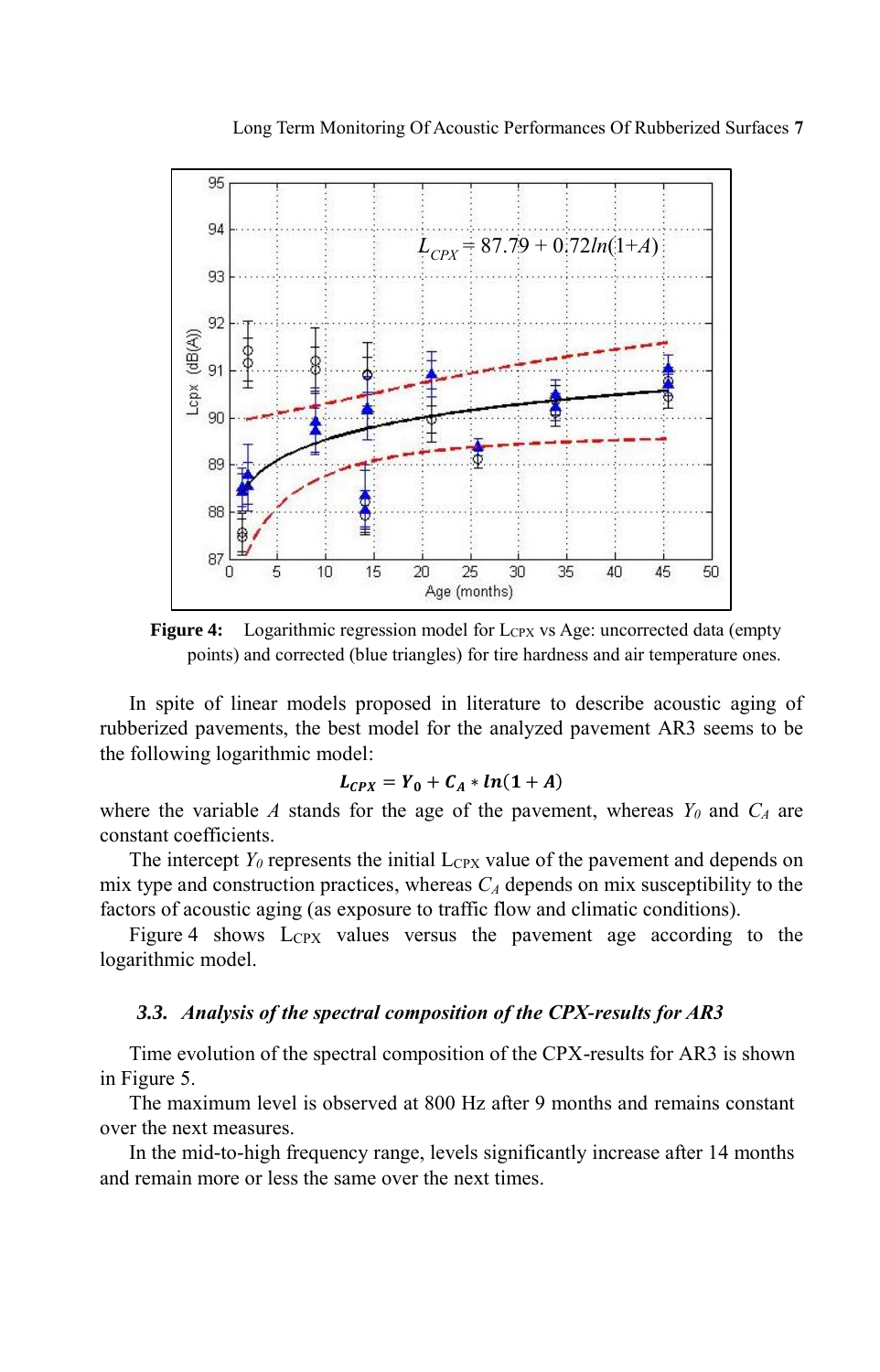

**Figure 5:** Spectral composition of the CPX-results for AR3 at 50 km/h

This increase is probably due to phenomena of polishing of road surface and compaction of the top layer under traffic loads that amplify aero-acoustic noise generation.

A more gradual increase of levels is observed at the lower frequency range related to the progressive degradation of surface texture that increases the vibrations of the tire structure.

#### **4. Conclusions**

Three experimental rubberized surfaces (wet process), laid on extra-urban roads in the north of Italy, have been surveyed for some years by means of the CPX method in order to verify the noise mitigation action effectiveness and to analyze their long-term acoustic performances.

The analyzed rubberized pavements showed appreciable acoustic benefits during all their life service, quantifiable in noise reductions ranging between -3.2 (after 8 months since installation) and  $-1.1$  dB(A) (after 72 months), if compared to a coeval SMA surface. One lane showed a different trend with respect to all the others, probably due to a non-identified problem occurred in paving operations. Therefore, even in the presence of a good mix design, an imperfect paving may compromise the final result in terms of noise abatement.

Different regression models were applied to estimate the acoustic aging of the rubberized pavements. The best model resulted to be the logarithmic one, in spite of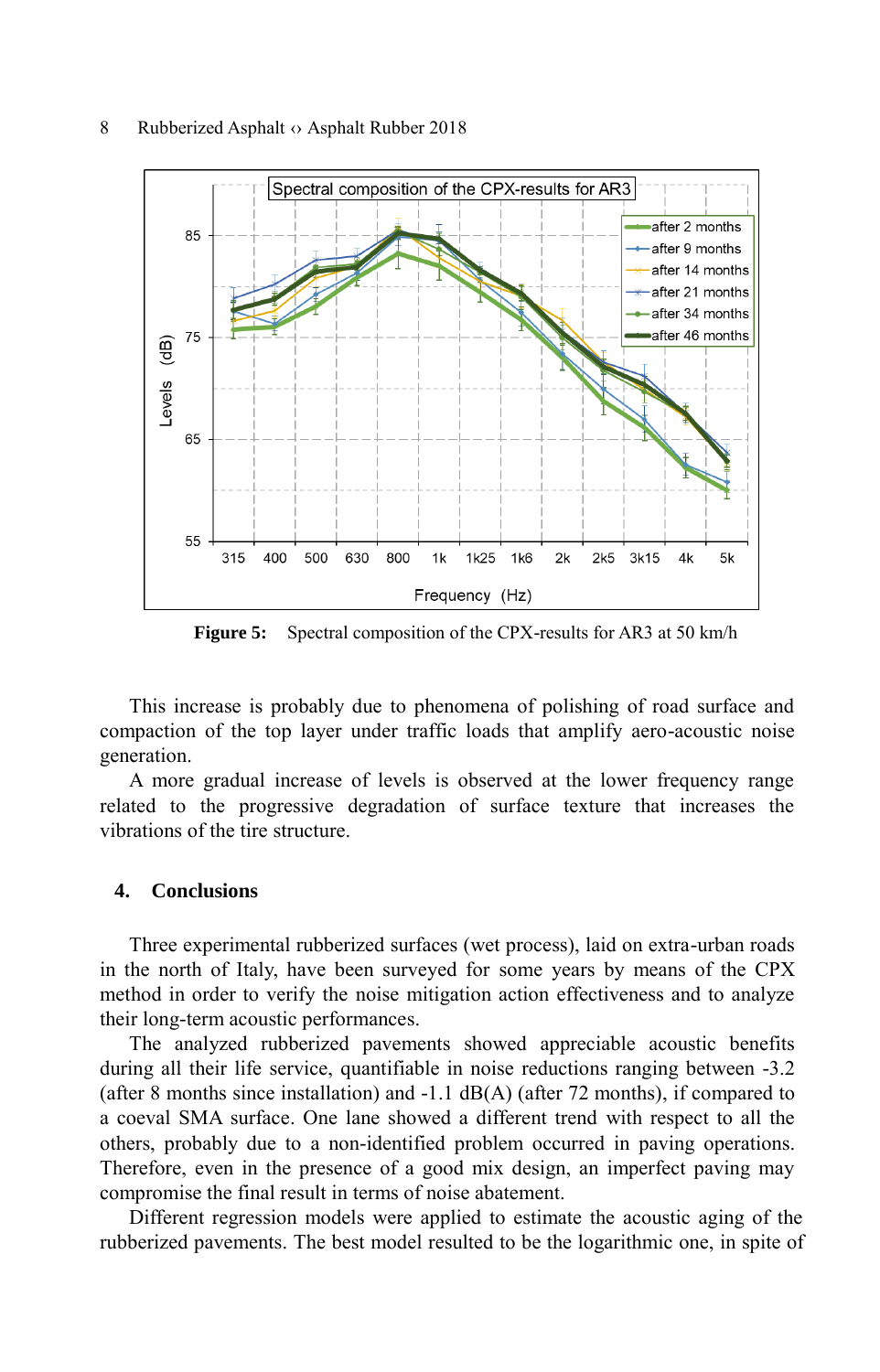the common linear ones in literature.

Time evolution of the spectral composition of the CPX-results shows a significant increase of levels after 14 months in the mid-to-high frequency range, whereas at the lower frequency range a more gradual increase is observed. This is probably related to the progressive degradation of surface texture that increases the vibrations of the tire structure.

Future research will need to address a better understanding of the abovementioned phenomena.

#### **Acknowledgement**

Authors want to express their gratitude to Daniele Fornai (Ecopneus S.c.p.a) for useful discussions. This paper could not be written without the financial support of Ecopneus s.c.p.a., which funded a research project carried out by CNR-IPCF and its spin-off IPOOL s.r.l..

# **5. References**

Arizona Department of Transportation (ADOT). Quiet Pavement Pilot Program. 4/16/03

- Bendtsen, H., Qing Lu, Kohler, E. Acoustic aging of asphalt pavements A Californian/ Danish comparison. Report 171, Road Directorate, Danish Road Institute, 2009.
- Bühlmann, E., Ziegler, T. Temperature effects on tire/road noise measurements and main reasons for their variation. Inter-noise 2013, Innsbruck 2013.
- Bühlmann, E., van Blokland, G. Temperature effects on tire/road noise A review of empirical research. Forum Acusticum, 7-12 September Krakow, 2014.
- Hammer, E., Steiner, S., Dias, M., Bühlmann, E. Long-term acoustical performance of low noise road surfaces in urban areas in Switzerland, EuroNoise 2015, 31 May – 3 June, Maastricht.
- Iversen, L.M., Kragh, J. Acoustic ageing rates for pavements estimated by means of regression analysis. N. 538, Danish Road Directorate, 2014.
- Licitra, G., Teti, L., Cerchiai, M. A modified Close Proximity method to evaluate the time trends of road pavements acoustical performances. Appl. Acoust. 2014, 76, 169–179.
- Licitra, G., Cerchiai, M., Teti, L., Ascari, E., Fredianelli, L., Durability and variability of the acoustical performance of rubberized road surfaces. Applied Acoustics 94 (2015) 20–28
- Licitra, G., Teti, L., Cerchiai, M., Bianco, F. The influence of tires on the use of the CPX method for evaluating the effectiveness of a noise mitigation action based on low-noise road surfaces. Transportation Research Part D: Transport and Environment, Volume 55, August 2017, Pages 217-226.
- Praticò, F.G., Anfosso-Lédée, F., Trends And Issues In Mitigating Traffic Noise Through Quiet Pavements. Procedia – Social and Behavioral Sciences 53 (2012) 203-212.